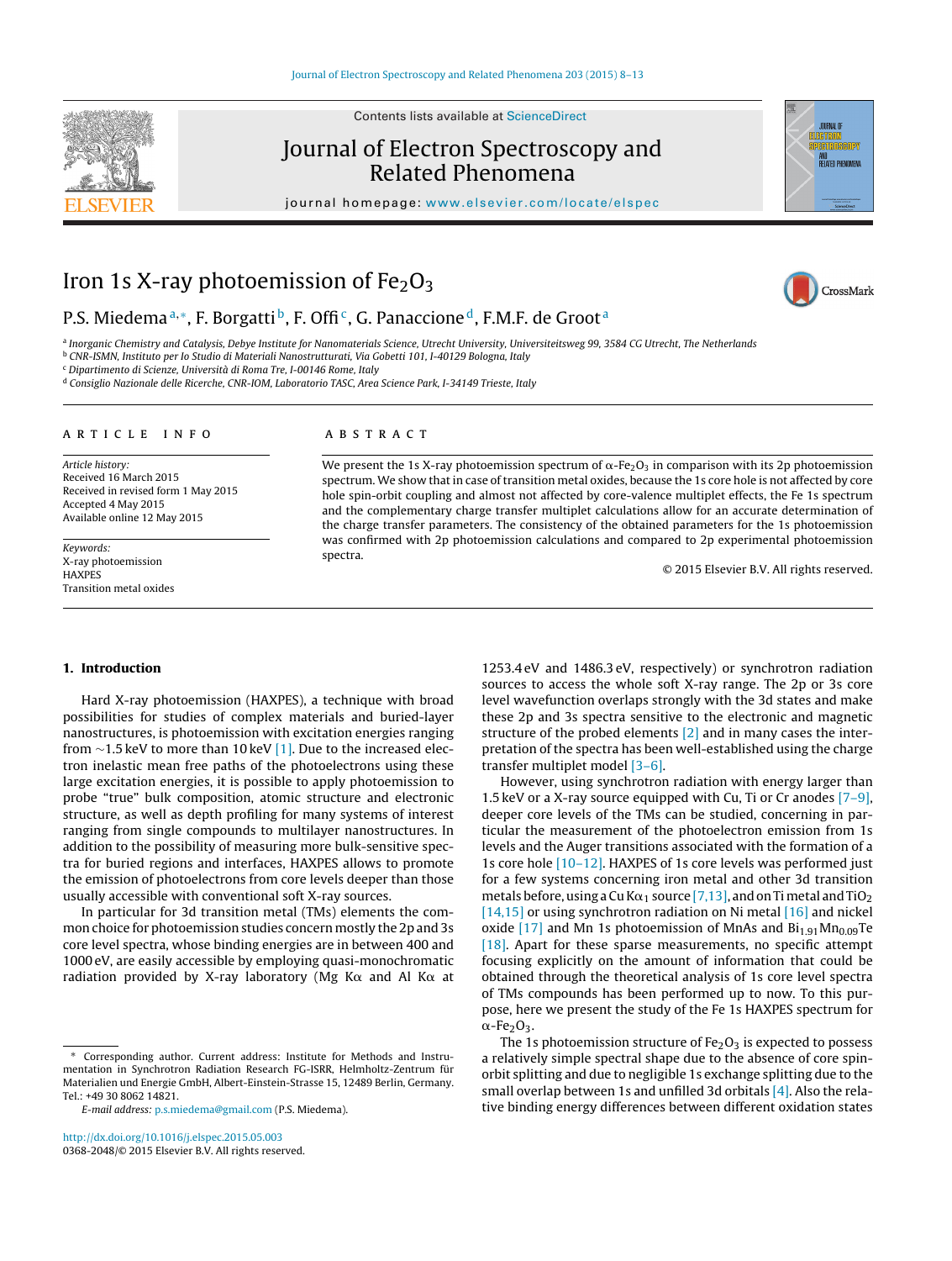are expected to be larger, allowing more straightforward oxidation state determination. This implies that the Fe 1s spectrum is not affected by core hole spin-orbit coupling and also it is not affected by core hole-valence multiplet effects, in contrast to the 2p photoemission spectral shape. Although these multiplet effects are useful for symmetry and spin determination in X-ray absorption [\[5,19\],](#page-4-0) they complicate the detailed analysis of 2p, 3s and 3p photoemission spectra with regard to charge transfer parameters. In other words, the 1s metal spectra might turn out to be ideal spectra for the determination of the charge transfer parameters without the complications of additional effects. In addition, the charge transfer parameters determined from 1s photoemission, might serve well in resonant Auger analysis. The consistency of this analysis is confirmed through the good agreement occurring for calculating also the Fe 2p spectrum with the same values of the charge transfer parameters. To our knowledge Fe 1s photoemission has not been applied on iron oxides before and in addition, the 1s photoemission have not been calculated quantitatively before.

#### **2. Experiment**

Hard X-ray photoemission spectroscopy was performed on an  $\alpha$ -Fe $_{2}$ O $_{3}$  single crystal with photon energies of 10 keV and 7.7 keV for the Fe 1s and the Fe 2p spectra respectively. No surface preparation was performed prior to the experiment. The incidence angle of the X-ray beam was set at 45 degrees, while the emitted photoelectrons were collected at normal emission geometry.According to the Tanuma Powell and Penn algorithm (TPP-2M) formula [\[20,21\]](#page-5-0) the inelastic electron mean free path (IMFP) for the 2p (1s) photoemission experiments with kinetic energy of about 7 (2.9) keV is 9.5 (4.6) nm. Accordingly, the information depth, roughly estimated as three times the IMFP was about 30 nm and 13 nm for the Fe 2p photoemission and Fe 1s photoemission, respectively, thus ensuring the bulk sensitivity typical of HAXPES measurements. The experiments were performed with the VOLPE spectrometer on beamline ID16 of ESRF [\[22,23\],](#page-5-0) with an overall resolution of 0.48 eV at 10 keV and 0.42 eV at 7.7 keV. The energy scale is aligned on the Fermi energy or the 3d core level of a gold foil. All the measurements on the sample were collected at room temperature.

#### **3. Theory**

The photoemission spectra were calculated using the charge transfer multiplet program [\[5\],](#page-4-0) in which a number of correlated ionic configurations together generate the ground state. The charge transfer multiplet program is based on Cowan's atomic code [\[24\]](#page-5-0) and extended by Theo Thole et al. to implement symmetry [\[25\]](#page-5-0) and charge transfer [\[5,26,27\].](#page-4-0) We limited the number of ionic configurations (EGx) to three and describe the ground state of  $\alpha$ -Fe<sub>2</sub>O<sub>3</sub> with respectively EG1 =  $3d^5$ , EG2 =  $3d^6$ L and EG3 =  $3d^7$ LL', where L indicates an oxygen 2p hole. Note that this means that the iron system is described by some combination of the three ionic configurations based on the energy differences, with detailed description below, between these three configurations. The energies of these three ionic states depend on the charge transfer parameters  $\varDelta$ , U and Q as shown in Fig. 1. These parameters have the following physical meaning:  $\varDelta$  is the charge transfer energy related to the energy difference between 3d<sup>5</sup> and 3d<sup>6</sup>L. U is the Hubbard U parameter, the 3d–3d Coulomb interaction potential and identifies with the energy difference of 3d<sup>n</sup> + 3d<sup>n</sup> and 3d<sup>n-1</sup> + 3d<sup>n+1</sup>. Q is the core hole potential. We assumed that the core hole potential is the same for the 1s and the 2p core holes.

Although we only implemented three ionic configurations, we show the fourth ionic configuration as well in Fig. 1, in order to point out how much higher in energy this fourth configuration in both the initial and final state (EG4 and EF4) would be. In general, the relative energy of EG4 and EF4 shows that this fourth configuration can often be neglected.

The mixing of the ionic configurations through the interaction with the oxygen ligands was done with so-called hopping matrices T. This is an interaction of the 3d states with a ligand p state, meaning that the hopping matrices are interactions between the oxygen ligand 2p state and the different  $e_{\rm g}$  and  $t_{\rm 2g}$  3d-states of the iron in octahedral symmetry. We use  $Te<sub>g</sub> = 2 * Tt<sub>2g</sub>$  in our calcu-lations [\[28\].](#page-5-0) Thus, effectively these hopping matrices Te<sub>g</sub> and Tt<sub>2g</sub> allow the interaction of the different ionic configurations with each other.

In addition to the fact that three ionic configurations were mixed, we simulated octahedral symmetry with a semi-empirical chosen crystal field energy (10Dq) of 1.9 eV and for all the three



**Fig. 1.** Schematic representation of the ground states EG1, EG2, EG3 and EG4 on the left and the final states EF1, EF2, EF3 and EF4 on the right with the dependence of the relative energy of these states on  $\varDelta$ ,  $U$  and Q. The order of the EG1, EG2, EG3 EG4 and EF4, EF3, EF2 and EF1 may change depending on the choice of the charge transfer parameters, but the present order validity is stressed with the equation at the right top.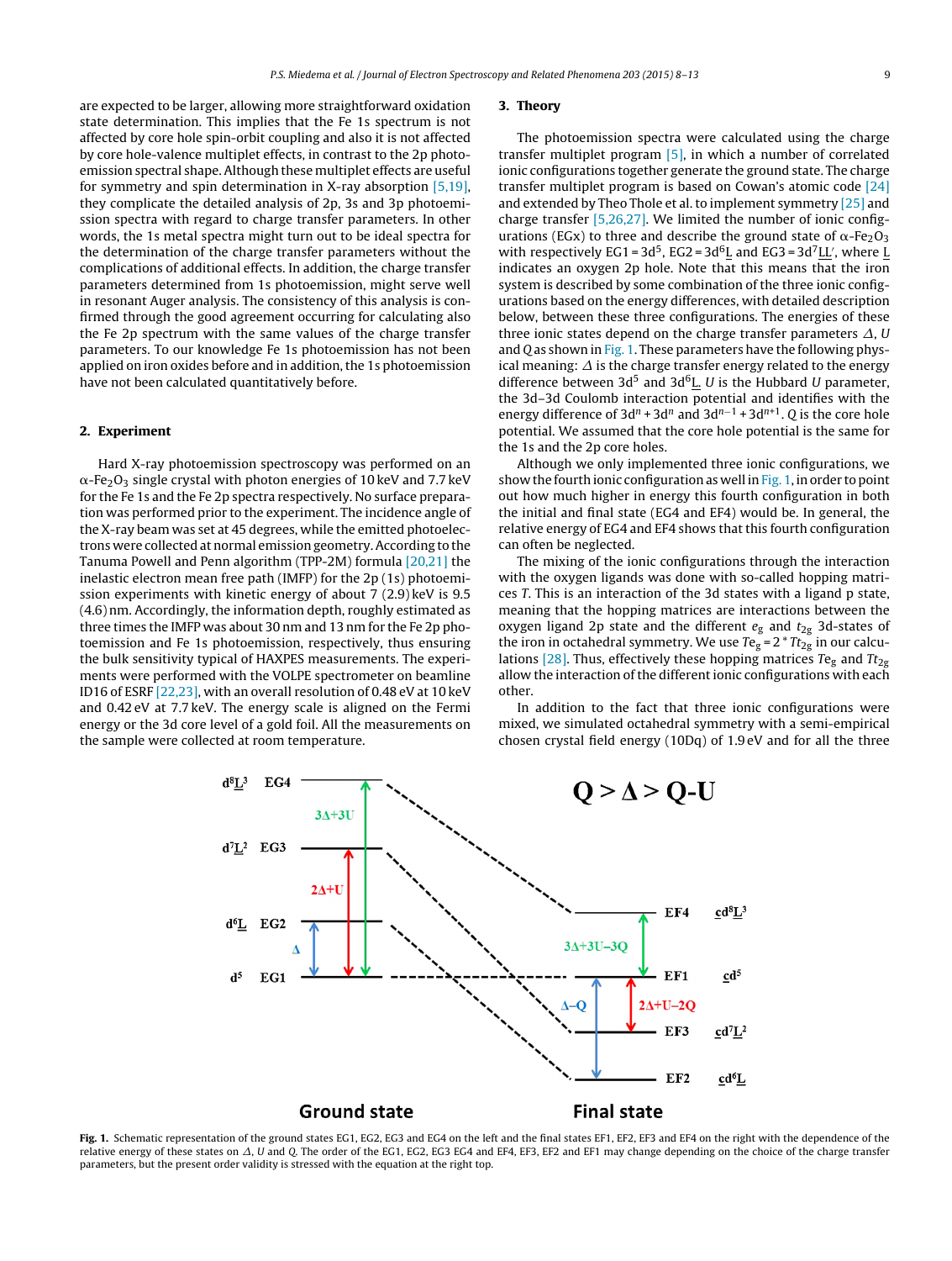<span id="page-2-0"></span>separate configurations, electron correlations are taken into account with the Slater integrals F<sup>dd</sup> and F<sup>sd</sup> and G<sup>sd</sup> (for 1s photoemission, for 2p photoemission the last two are F<sup>pd</sup> and G<sup>pd</sup>). The Hartree–Fock calculated Slater integral values are reduced to 85% to overcome Hartree–Fock errors and to compensate slightly for covalence  $[5]$ . We note that the  $F<sup>dd</sup>$  for 1s photoemission and 2p photoemission is the same, while both  $F<sup>sd</sup>$  and  $G<sup>sd</sup>$  are orders of magnitude smaller than the  $F<sup>pd</sup>$  and  $G<sup>pd</sup>$  respectively, signifying that the 1s photoemission is not perturbed much by multiplet interactions.

The results of the charge transfer multiplet calculations, the calculated transition energies and the corresponding oscillator strengths (sticks) were broadened with a Lorentzian and a Gaussian to account for the life time broadening and experimental resolution respectively.

#### **4. Results and discussion**

Fig. 2 shows the experimental Fe 2p (A) and 1s (B) HAXPES spectra of  $Fe<sub>2</sub>O<sub>3</sub>$ . The 2p HAXPES spectrum shows two main peaks split by the 2p spin-orbit coupling indicated with  $2p_{3/2}$  and  $2p_{1/2}$  respectively plus two clear satellite structures S and S' that have been assigned to charge transfer excitations. The relative energies of S,  $2p_{1/2}$  and S' relative to  $2p_{3/2}$  are 8.37, 13.76 and 22.5 eV respectively. In the following we compare the Fe 2p photoemission spectrum with reference literature, but first we have a look at the Fe 1s HAX-PES. The excitation of a 1s electron implies that the final state is not affected by spin-orbit coupling and also not by strong core-hole



**Fig. 2.** Fe 2p (A) and Fe 1s (B) HAXPES spectra of  $\alpha$ -Fe<sub>2</sub>O<sub>3</sub>.

induced multiplet effects, however the 1s photoemission spectrum shown in Fig. 2B shows three peaks named 1s, S1 and S2 where S1 and S2 are mainly due to charge transfer effects, as will be analyzed below. The relative energy of S1 and S2 to the main 1s peak is 8.57 and 16.56 eV respectively. Note that the Fe 1s HAXPES spectrum shown in Fig. 2B is the first Fe 1s spectrum of  $Fe<sub>2</sub>O<sub>3</sub>$  to our knowledge.

We continue with the analysis of the more common 2p photoemission, since there are charge transfer parameters known for simulation of the spectrum and as well there are reference spectra available. The Fe 2p photoemission spectrum of  $Fe<sub>2</sub>O<sub>3</sub>$  has been studied before in combination with detailed multiplet analysis [\[29–31\].](#page-5-0) Fujii et al. have shown an  $Fe<sub>2</sub>O<sub>3</sub>$  photoemission spectrum combined with a charge transfer multiplet calculation using two configurations (Fe<sup>3+</sup>, d<sup>5</sup> and d<sup>6</sup>L) with  $\Delta$  = 2 eV, Te<sub>g</sub> = 2.6 (Tt<sub>2g</sub> = 1.3),  $U = 7.5$  eV and  $Q = 8.0$  eV and a crystal field energy of  $10Dq = 0.5$  eV [31] (see also Table 1). Their crystal field value 10Dq of 0.5 eV is (too) low for Fe<sup>3+</sup> and a value of 10Dq of approximately 1.5 eV would be more in line with 2p X-ray absorption analysis [\[5,32\],](#page-4-0) but we note that the exact value of 10Dq is less important for the shape of the 2p photoemission spectrum that is dominated by 2p spin-orbit coupling and charge transfer effects. We use these Fujii et al. charge transfer parameters, defined as set B, as a starting point for our fits. It has been found that simulations improve if three electronic configurations are used for the simulation of 2p photoemission spectra [\[33\].](#page-5-0)

Our Fe 2p HAXPES spectrum resembles the soft X-ray 2p Xray photoemission of Fe<sub>2</sub>O<sub>3</sub> from literature [29,31,34-36] as can be confirmed from [Fig.](#page-3-0) 3A in comparison to two reference spectra [\[31,34\].](#page-5-0) The differences between the reference experimental 2p photoemission spectra of Fujii et al. [\[31\]](#page-5-0) and Droubay et al. [\[34\]](#page-5-0) are in the 708-710 eV binding energy (BE) region. The doublepeak-like pattern in this region of the photoemission measured at normal emission (90 $\degree$ ) published by Droubay et al. is different from the observation of a single broader peak with a shoulder at lower BE in the spectrum of Fujii et al. [\[31\].](#page-5-0) This difference was ascribed to the difference in geometric and electronic structure of the Fe at the surface relative to the bulk  $[34]$ . In short, since there is a bulk contribution with different symmetry than the surface (with lower symmetry), there is a slight energy difference between the two components. In the bulk 2p HAXPES spectrum measured by us also two contributions at the main peak at 710 eV binding energy are encountered ([Fig.](#page-3-0) 3A, black line): the peak at lower BE is attributed to surface related photoemission and the lower

Energy of the ground states (EG1, EG2 and EG3) and final states (EF1, EF2, EF3) for two sets A and B of  $\Delta$ , U and Q for analysis of Fe<sub>2</sub>O<sub>3</sub>. The relative ground state contributions (% EG1, %EG2 and %EG3) in the photoemission calculation are presented as well.

| Set             | Α      | B[31]  |
|-----------------|--------|--------|
| Δ               | 3.0    | 2.0    |
| U               | 7.5    | 7.5    |
| Q               | 9.0    | 8.0    |
| EG1             | 0      | 0      |
| EG <sub>2</sub> | 3.0    | 2.0    |
| EG3             | 13.5   | 11.5   |
| EG4             | 31.5   | 28.5   |
| 10Dq            | 1.9    | 0.5    |
| EF1             | 0      | 0      |
| EF <sub>2</sub> | $-6.0$ | $-6.0$ |
| EF3             | $-4.5$ | $-4.5$ |
| EF4             | 4.5    | 4.5    |
| % EG1           | 54.1   | 48.3   |
| % EG2           | 41.7   | 46.6   |
| % EG3           | 4.2    | 5.1    |
| Teg             | 2.7    | 2.6    |
| $Tt_{\rm 2g}$   | 1.35   | 1.3    |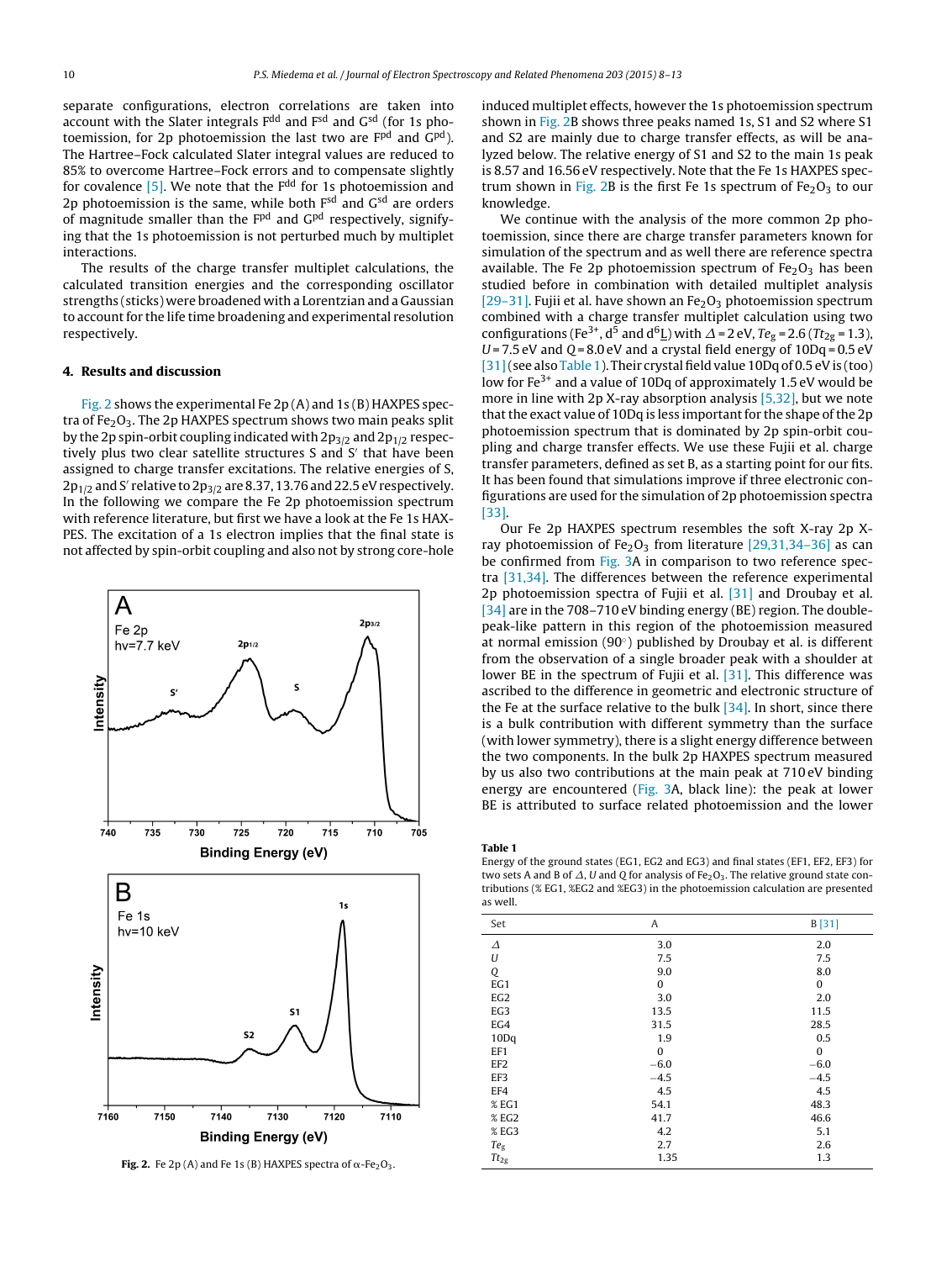<span id="page-3-0"></span>

**Fig. 3.** (A) Experimental Fe 2p photoemission of  $\alpha$ -Fe<sub>2</sub>O<sub>3</sub> versus binding energy (black) compared with charge transfer multiplet calculations using charge transfer parameter set B [\[31\]](#page-5-0) (red dotted) and set A (green solid). For comparison two reference 2p photoemission spectra as published by Fujii et al. [\[31\]](#page-5-0) (pink) and Droubay et al. [\[34\]](#page-5-0) (blue) are shown at the top. (B) Fe 2p photoemission charge transfer multiplet calculations with only one set of charge transfer parameters (set A, [Table](#page-2-0) 1) with either three configurations (green solid, same as in panel A) or with two configurations (red dotted). (For interpretation of the references to color in this figure legend, the reader is referred to the web version of the article.)

symmetry at the surface is not taken into account in our multiplet calculations, which is the reason why the calculations do not entirely agree on this BE feature at 710 eV.

The Fe 2p photoemission simulations using our optimized charge transfer parameter sets A ( $\varDelta$ =3, U=7.5 and Q=9.0 and  $10Dq = 1.9$  eV, [Table](#page-2-0) 1) and B (from Fujii et al. [\[31\],](#page-5-0) Table 1) are also compared with our Fe 2p HAXPES in Fig. 3A. The corresponding energies of the ground and final states of the parameter sets are written in [Table](#page-2-0) 1 and show that the parameter set B as used by Fujii et al. [\[31\]](#page-5-0) and our optimized parameter set A have the same final state (EF1, EF2, EF3 and EF4) energies. Note that these relative state energies do not directly have a reference to the energy distances between peaks; compare for example with the relative energies of  $2p_{1/2}$ , S and S' (8.37, 13.76 and 22.5 eV) to  $2p_{3/2}$ . We also point out that the obtained parameters for  $\varDelta$  and U of both set A and B relate well to estimates of Bocquet et al. for  $Fe<sup>3+</sup>$  compounds [\[37\].](#page-5-0) The parameter set A and B differ in the fraction of the different states contributing to the ground state. For parameter set A, the contribution of the  $3d<sup>5</sup>$  ionic state is increased.

Fig. 3B shows the difference between charge transfer multiplet calculations with three and two configurations using the charge transfer parameter set A. The relatively small difference between the Fe 2p photoemission calculations with two or three configurations can be attributed to (i) the contribution of the third configuration is relatively small compared to the first two configurations and (ii) the third configuration in the  $2p_{3/2}$  photoemission



**Fig. 4.** (A) Experimental Fe 2p HAXPES (black) and Fe 1s HAXPES of  $\alpha$ -Fe<sub>2</sub>O<sub>3</sub>. The main Fe 1s photoemission (red) and 2p photoemission (black) peak is shifted to zero. (B) Experimental Fe 1s HAXPES versus binding energy for  $\alpha$ -Fe<sub>2</sub>O<sub>3</sub> (black) compared with charge transfer multiplet calculations using parameter set A (green solid). The charge transfer multiplet calculation was performed with 85% of the Hartree–Fock Slater integrals. (For interpretation of the references to color in this figure legend, the reader is referred to the web version of the article.)

will end up at about the  $2p_{1/2}$  photoemission edge of the first configuration.

Fig. 4A shows the experimental Fe 2p HAXPES and the binding energy shifted Fe 1s HAXPES of  $Fe<sub>2</sub>O<sub>3</sub>$ . The experimental Fe 1s HAXPES shows three peaks. As mentioned above, on itself the creation of a photoelectron from the 1s level should only give rise to a single peak, while the observation of three peaks suggests that at least three different states are contributing to the ground and final state of the process, namely the formal valence  $3d^5$  (Fe<sup>3+</sup>) and two additional states.

As displayed in Fig. 3B, it is not obvious from the Fe 2p photoemission that one should take into account three configurations, since the third configuration of  $2p_{3/2}$  ends up below the  $2p_{1/2}$  edge of the first configuration. Grosvenor et al. showed a multi-peak fitting of Fe 2p photoemission of  $Fe<sub>2</sub>O<sub>3</sub>$  with three contributions and an extra surface contribution taken into account [\[30\].](#page-5-0) Three-state analysis was applied before on the 2p photoemission of the nickel and cobalt halides as well [\[33\].](#page-5-0) The comparison of Fe 1s HAXPES with 2p HAXPES in Fig. 4A shows that 2p3d multiplet effects and spin-orbit splitting disallow a direct observation in Fe 2p photoemission that two or three ionic configurations need to be taken into account, while it becomes clear directly from the Fe 1s HAXPES spectrum. This also means that it is very well possible that in many cases, where Fe 2p photoemission is analyzed in terms of charge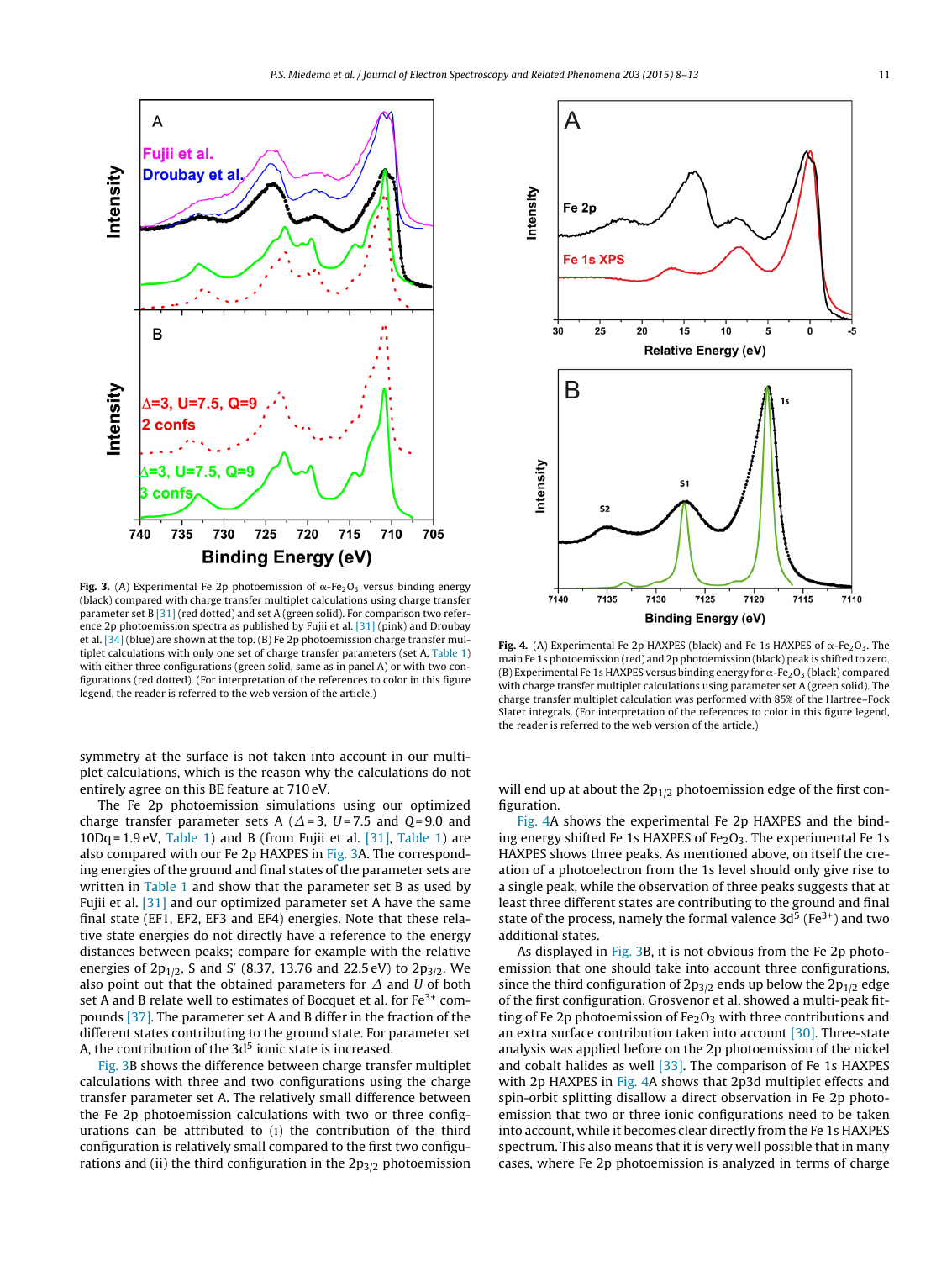<span id="page-4-0"></span>transfer multiplet parameters, extra required configurations have been neglected.

[Fig.](#page-3-0) 4B shows the comparison of the 1s experimental HAXPES with the calculated photoemission using charge transfer parameter set A. No background was subtracted from the experimental 1s photoemission, which would lead to a substantial lower peak at 7135 eV in the experimental spectrum. In addition, possibly a fourth configuration is required for the calculation in order to obtain an increase of the intensity of the peak at 7135 eV. This consideration is based on the relative energy difference between the EF4 and EF2 state ([Table](#page-2-0) 1) that is around 10.5 eV. Note that both parameter set A and B show very similar Fe 1s photoemission, but for parameter set A, the one that is shown in [Fig.](#page-3-0) 4B, the peak around 7127 eV agrees slightly better with the energy of the experimentally observed peak in this range and the feature atlowest BE is at slightly lower energy for the third band at 7135 eV compared to parameter set B.

The charge transfer multiplet program uses  $\varDelta$ ,  $U$  and  $Q$ , which we have made general for 1s and 2p photoemission. Especially for  $\varDelta$  and  $U$  this is logical, since there is no difference between U in 1s or 2p photoemission, since U comes from 3d–3d interaction and there is no reason to assume that the relative energies of the ionic configurations, determined by  $\varDelta$  and  $U$  in the initial state would be different for 2p and 1s photoemission. In addition, we assumed that the core hole potential is the same for a 2p and 1s hole, which leads to the same Q in simulations of 2p and 1s photoemission.

In reference [\[16\]](#page-5-0) Karis et al. reported that the 3d shake-up for Ni metal is found at different relative energies for the 1s photoemission (4 eV) and the  $2p_{3/2}$  photoemission (6 eV) compared to the main photoemission line. We claimed above that  $\varDelta$ ,  $U$  and Q can be taken general for 1s and 2p photoemission. In addition, we want to point out that as well the energies of the different configurations in the ground state (EGx) and the crystal field 10Dq do not depend on the core hole (either 1s and 2p) created in the same sample (but depend on the sample). Following this reasoning, the energies of the configurations in the final state (EFx) could also not be responsible for the observation in  $[16]$  since those depend directly on the  $\varDelta$ ,  $U$  and Q. Because the direct and exchange Coulomb interactions between 2p and 3d electrons are much stronger than between 1s and 3d electrons and (in addition there is a 2p core hole splitting compared to no splitting for 1s core holes) and because of this difference in electron interaction strength, we believe that different relative energies of shake-up features compared to the main photoemission line can be expected. By coincidence the first shake-up for Fe 1s photoemission (8.57 eV) compared to Fe 2p photoemission (8.37 eV) of Fe<sub>2</sub>O<sub>3</sub> is almost at the same relative energy, but this is not necessarily the case as was observed in  $[16]$ . Note that in their analysis, Karis et al. changed the value of Q (or Q– $\varDelta$  as they mention) slightly and changed as well the U between 1s and 2p photoemission (where we believe U should not depend on the 1s or 2p hole). As well, while Karis et al. observe that the Fe  $2p_{3/2}$  photoemission shake-up is at 6 eV, their simulation shows that there is a small contribution already at about 4 eV. It is just that the multiplets resulting from the 2p3d electron interaction lead to a higher intensity contribution at 6 eV. Another interesting observation they make is that the shake-up of  $2p_{1/2}$  is at 4.6 eV, which is still a little bit higher than the shake-up of 1s photoemission. This would imply that the  $2p_{1/2}$  3d electron interaction is already much weaker than  $2p_{3/2}$  3d, an observation which fits well to features obtained in the  $L_3$  versus  $L_2$  edge of X-ray absorption [5,6,25].

In summary, one can conclude that 1s photoemission is the best reference experiment to perform to obtain the relevant charge transfer parameters. We point out that the extra ionic configurations are not of relevance for X-ray absorption analysis as has been pointed out before [\[38\].](#page-5-0)

#### **5. Summary and conclusions**

We have shown both Fe 2p and 1s HAXPES of  $Fe<sub>2</sub>O<sub>3</sub>$ . Although not mentioned before we would like to state that the presented charge transfer parameters obtained for Fe 2p and 1s HAXPES could also be applied on calculations of the Fe 3s and 3p photoemission. The values obtained from the calculated Fe 2p and 1s HAXPES of  $\alpha$ -Fe $_{2}$ O $_{3}$  are in close agreement with values found for Fe 2p photoemission by Fujii et al. [\[31\]](#page-5-0) and Bocquet et al. [\[37\].](#page-5-0) The Fe 1s HAXPES contains three distinct features and this directly implies that at least three configurations have to be taken into account in the charge transfer multiplet calculations of Fe photoemission of  $Fe<sub>2</sub>O<sub>3</sub>$ . On the other hand, there is not a big difference between two and three configuration in the case of Fe 2p photoemission due to the multiplet and 2p spin orbit coupling complicating the direct observation of a third configuration. Overall, the Fe 1s HAXPES gives a more direct way to obtain the charge transfer parameters in the charge transfer multiplet photoemission calculations than Fe 2p photoemission and 1s HAXPES shows clearly the amount of states that have to be taken into consideration in theoretical treatment.

#### **Acknowledgements**

ESRF is acknowledged for provision of beam time under the experiment number HE-3459. The scientist team from ID16, and especially Roberto Verbeni, is acknowledged for support during the beamtime. ID08 is thanked for the supply of the  $\alpha$ -Fe $_2$ O<sub>3</sub> crystal sample. Zoran Ristanovic is acknowledged for help during the beamtime. This work was partially funded by the Italian Ministry of Research through the project PRIN 'Interfacce di ossidi: nuove proprietà emergenti, multifunzionalità e dispositivi per l'elettronica e l'energia (OXIDE).

#### **References**

- [1] W. Drube (Ed.), Recent advances in hard X-ray photoelectron spectroscopy, J. Electron Spectrosc. Relat. Phenom. 190 (2013) 125–314, [http://dx.doi.org/10.](dx.doi.org/10.1016/j.elspec.2013.11.006) [1016/j.elspec.2013.11.006](dx.doi.org/10.1016/j.elspec.2013.11.006)
- [2] F. Reinert, S. Hüfner, Photoemission spectroscopy—from early days to recent applications, N. J. Phys. 7 (2005) 97, [http://dx.doi.org/10.1088/1367-2630/7/1/](dx.doi.org/10.1088/1367-2630/7/1/097) [097](dx.doi.org/10.1088/1367-2630/7/1/097)
- [3] [J.](http://refhub.elsevier.com/S0368-2048(15)00098-5/sbref0205) [Zaanen,](http://refhub.elsevier.com/S0368-2048(15)00098-5/sbref0205) [C.](http://refhub.elsevier.com/S0368-2048(15)00098-5/sbref0205) [Westra,](http://refhub.elsevier.com/S0368-2048(15)00098-5/sbref0205) [G.A.](http://refhub.elsevier.com/S0368-2048(15)00098-5/sbref0205) [Sawatzky,](http://refhub.elsevier.com/S0368-2048(15)00098-5/sbref0205) [Determination](http://refhub.elsevier.com/S0368-2048(15)00098-5/sbref0205) [of](http://refhub.elsevier.com/S0368-2048(15)00098-5/sbref0205) [the](http://refhub.elsevier.com/S0368-2048(15)00098-5/sbref0205) [electronic](http://refhub.elsevier.com/S0368-2048(15)00098-5/sbref0205) [structure](http://refhub.elsevier.com/S0368-2048(15)00098-5/sbref0205) [of](http://refhub.elsevier.com/S0368-2048(15)00098-5/sbref0205) [transition-metal](http://refhub.elsevier.com/S0368-2048(15)00098-5/sbref0205) [compounds:](http://refhub.elsevier.com/S0368-2048(15)00098-5/sbref0205) [2p](http://refhub.elsevier.com/S0368-2048(15)00098-5/sbref0205) [X-ray](http://refhub.elsevier.com/S0368-2048(15)00098-5/sbref0205) [photoemission](http://refhub.elsevier.com/S0368-2048(15)00098-5/sbref0205) [spectroscopy](http://refhub.elsevier.com/S0368-2048(15)00098-5/sbref0205) [of](http://refhub.elsevier.com/S0368-2048(15)00098-5/sbref0205) [the](http://refhub.elsevier.com/S0368-2048(15)00098-5/sbref0205) [nickel](http://refhub.elsevier.com/S0368-2048(15)00098-5/sbref0205) [dihalides,](http://refhub.elsevier.com/S0368-2048(15)00098-5/sbref0205) [Phys.](http://refhub.elsevier.com/S0368-2048(15)00098-5/sbref0205) [Rev.](http://refhub.elsevier.com/S0368-2048(15)00098-5/sbref0205) [B](http://refhub.elsevier.com/S0368-2048(15)00098-5/sbref0205) [33](http://refhub.elsevier.com/S0368-2048(15)00098-5/sbref0205) [\(1986\)](http://refhub.elsevier.com/S0368-2048(15)00098-5/sbref0205) [8060–8073.](http://refhub.elsevier.com/S0368-2048(15)00098-5/sbref0205)
- [4] [T.A.](http://refhub.elsevier.com/S0368-2048(15)00098-5/sbref0210) [Carlson,](http://refhub.elsevier.com/S0368-2048(15)00098-5/sbref0210) [J.C.](http://refhub.elsevier.com/S0368-2048(15)00098-5/sbref0210) [Carver,](http://refhub.elsevier.com/S0368-2048(15)00098-5/sbref0210) [G.A.](http://refhub.elsevier.com/S0368-2048(15)00098-5/sbref0210) [Vernon,](http://refhub.elsevier.com/S0368-2048(15)00098-5/sbref0210) [Satellite](http://refhub.elsevier.com/S0368-2048(15)00098-5/sbref0210) [Structure](http://refhub.elsevier.com/S0368-2048(15)00098-5/sbref0210) [in](http://refhub.elsevier.com/S0368-2048(15)00098-5/sbref0210) [the](http://refhub.elsevier.com/S0368-2048(15)00098-5/sbref0210) [X-ray](http://refhub.elsevier.com/S0368-2048(15)00098-5/sbref0210) [photoelec](http://refhub.elsevier.com/S0368-2048(15)00098-5/sbref0210)[tron](http://refhub.elsevier.com/S0368-2048(15)00098-5/sbref0210) [spectra](http://refhub.elsevier.com/S0368-2048(15)00098-5/sbref0210) [of](http://refhub.elsevier.com/S0368-2048(15)00098-5/sbref0210) [the](http://refhub.elsevier.com/S0368-2048(15)00098-5/sbref0210) [K](http://refhub.elsevier.com/S0368-2048(15)00098-5/sbref0210) [shell](http://refhub.elsevier.com/S0368-2048(15)00098-5/sbref0210) [of](http://refhub.elsevier.com/S0368-2048(15)00098-5/sbref0210) [transition](http://refhub.elsevier.com/S0368-2048(15)00098-5/sbref0210) [metal](http://refhub.elsevier.com/S0368-2048(15)00098-5/sbref0210) [compounds,](http://refhub.elsevier.com/S0368-2048(15)00098-5/sbref0210) [J.](http://refhub.elsevier.com/S0368-2048(15)00098-5/sbref0210) [Chem.](http://refhub.elsevier.com/S0368-2048(15)00098-5/sbref0210) [Phys.](http://refhub.elsevier.com/S0368-2048(15)00098-5/sbref0210) [62](http://refhub.elsevier.com/S0368-2048(15)00098-5/sbref0210) [\(1975\)](http://refhub.elsevier.com/S0368-2048(15)00098-5/sbref0210) [932–935.](http://refhub.elsevier.com/S0368-2048(15)00098-5/sbref0210)
- [F.](http://refhub.elsevier.com/S0368-2048(15)00098-5/sbref0215) [de](http://refhub.elsevier.com/S0368-2048(15)00098-5/sbref0215) [Groot,](http://refhub.elsevier.com/S0368-2048(15)00098-5/sbref0215) [A.](http://refhub.elsevier.com/S0368-2048(15)00098-5/sbref0215) [Kotani,](http://refhub.elsevier.com/S0368-2048(15)00098-5/sbref0215) [Core](http://refhub.elsevier.com/S0368-2048(15)00098-5/sbref0215) [Level](http://refhub.elsevier.com/S0368-2048(15)00098-5/sbref0215) [Spectroscopy](http://refhub.elsevier.com/S0368-2048(15)00098-5/sbref0215) [of](http://refhub.elsevier.com/S0368-2048(15)00098-5/sbref0215) [Solids,](http://refhub.elsevier.com/S0368-2048(15)00098-5/sbref0215) [2008.](http://refhub.elsevier.com/S0368-2048(15)00098-5/sbref0215)
- [6] P.S. Miedema, M.M. van Schooneveld, R. Bogerd, T.C.R. Rocha, M. Hävecker, A. Knop-Gericke, et al., Oxygen binding to cobalt and iron phthalocyanines as determined from in situ X-ray absorption spectroscopy, J. Phys. Chem. C 115 (2011) 25422–25428, [http://dx.doi.org/10.1021/jp209295f](dx.doi.org/10.1021/jp209295f)
- [7] G. Beamson, S.R. Haines, N. Moslemzadeh, P. Tsakiropoulos, J.F. Watts, P. Weightman, et al., Performance and application of a high energy monochro $m$ ated Cu K $\alpha$ 1 X-ray source for the electron spectroscopy of materials, J. Electron Spectrosc. Relat. Phenom. 142 (2005) 151–162, [http://dx.doi.org/10.](dx.doi.org/10.1016/j.elspec.2004.10.008) [1016/j.elspec.2004.10.008](dx.doi.org/10.1016/j.elspec.2004.10.008)
- [8] G. Beamson, S.R. Haines, N. Moslemzadeh, P. Tsakiropoulos, P. Weightman, J.F. Watts, High-energy monochromated Cu K $\alpha$ 1 X-ray source for electron spectroscopy of materials: initial results, Surf. Interface Anal. 36 (2004) 275–279, [http://dx.doi.org/10.1002/sia.1744](dx.doi.org/10.1002/sia.1744)
- [9] M. Kobata, I. Pís, H. Iwai, H. Yamazui, H. Takahashi, M. Suzuki, et al., Development of the hard-X-ray angle resolved X-ray photoemission spectrometer for laboratory use, Anal. Sci. 26 (2010) 227–232, [http://dx.doi.org/10.2116/analsci.](dx.doi.org/10.2116/analsci.26.227) [26.227](dx.doi.org/10.2116/analsci.26.227)
- [10] [P.](http://refhub.elsevier.com/S0368-2048(15)00098-5/sbref0240) [Le](http://refhub.elsevier.com/S0368-2048(15)00098-5/sbref0240) [Fevre,](http://refhub.elsevier.com/S0368-2048(15)00098-5/sbref0240) [H.](http://refhub.elsevier.com/S0368-2048(15)00098-5/sbref0240) [Magnan,](http://refhub.elsevier.com/S0368-2048(15)00098-5/sbref0240) [D.](http://refhub.elsevier.com/S0368-2048(15)00098-5/sbref0240) [Chandesris,](http://refhub.elsevier.com/S0368-2048(15)00098-5/sbref0240) [J.](http://refhub.elsevier.com/S0368-2048(15)00098-5/sbref0240) [Jupille,](http://refhub.elsevier.com/S0368-2048(15)00098-5/sbref0240) [S.](http://refhub.elsevier.com/S0368-2048(15)00098-5/sbref0240) [Bourgeois,](http://refhub.elsevier.com/S0368-2048(15)00098-5/sbref0240) [A.](http://refhub.elsevier.com/S0368-2048(15)00098-5/sbref0240) [Barbier,](http://refhub.elsevier.com/S0368-2048(15)00098-5/sbref0240) [et](http://refhub.elsevier.com/S0368-2048(15)00098-5/sbref0240) [al.,](http://refhub.elsevier.com/S0368-2048(15)00098-5/sbref0240) [Hard](http://refhub.elsevier.com/S0368-2048(15)00098-5/sbref0240) [X-ray](http://refhub.elsevier.com/S0368-2048(15)00098-5/sbref0240) [resonant](http://refhub.elsevier.com/S0368-2048(15)00098-5/sbref0240) [electronic](http://refhub.elsevier.com/S0368-2048(15)00098-5/sbref0240) [spectroscopy](http://refhub.elsevier.com/S0368-2048(15)00098-5/sbref0240) [in](http://refhub.elsevier.com/S0368-2048(15)00098-5/sbref0240) [transition](http://refhub.elsevier.com/S0368-2048(15)00098-5/sbref0240) [metal](http://refhub.elsevier.com/S0368-2048(15)00098-5/sbref0240) [oxides,](http://refhub.elsevier.com/S0368-2048(15)00098-5/sbref0240) [Nucl.](http://refhub.elsevier.com/S0368-2048(15)00098-5/sbref0240) [Instrum.](http://refhub.elsevier.com/S0368-2048(15)00098-5/sbref0240) [Methods](http://refhub.elsevier.com/S0368-2048(15)00098-5/sbref0240) [Phys.](http://refhub.elsevier.com/S0368-2048(15)00098-5/sbref0240) [Res.](http://refhub.elsevier.com/S0368-2048(15)00098-5/sbref0240) [Sect.](http://refhub.elsevier.com/S0368-2048(15)00098-5/sbref0240) [A](http://refhub.elsevier.com/S0368-2048(15)00098-5/sbref0240) [547](http://refhub.elsevier.com/S0368-2048(15)00098-5/sbref0240) [\(2005\)](http://refhub.elsevier.com/S0368-2048(15)00098-5/sbref0240) [176](http://refhub.elsevier.com/S0368-2048(15)00098-5/sbref0240)–[186.](http://refhub.elsevier.com/S0368-2048(15)00098-5/sbref0240)
- [11] A. Némethy, L. Kövér, I. Cserny, D. Varga, P.B. Barna, The KLL and KLM Auger spectra of 3d transition metals, Z = 23-26, J. Electron Spectrosc. Relat. Phenom. 82 (1996) 31–40, [http://dx.doi.org/10.1016/S0368-2048\(96\)03038-1](dx.doi.org/10.1016/S0368-2048(96)03038-1)
- [12] L. Kövér, Z. Berényi, I. Cserny, L. Lugosi, W. Drube, T. Mukoyama, et al., Initialand final-state excitations in K L23 L23 Auger spectra of Cu and Ni metals, induced near threshold, Phys, Rev. B – Condens. Matter Mater. Phys. 73 (2006) 195101, [http://dx.doi.org/10.1103/PhysRevB.73.195101](dx.doi.org/10.1103/PhysRevB.73.195101)